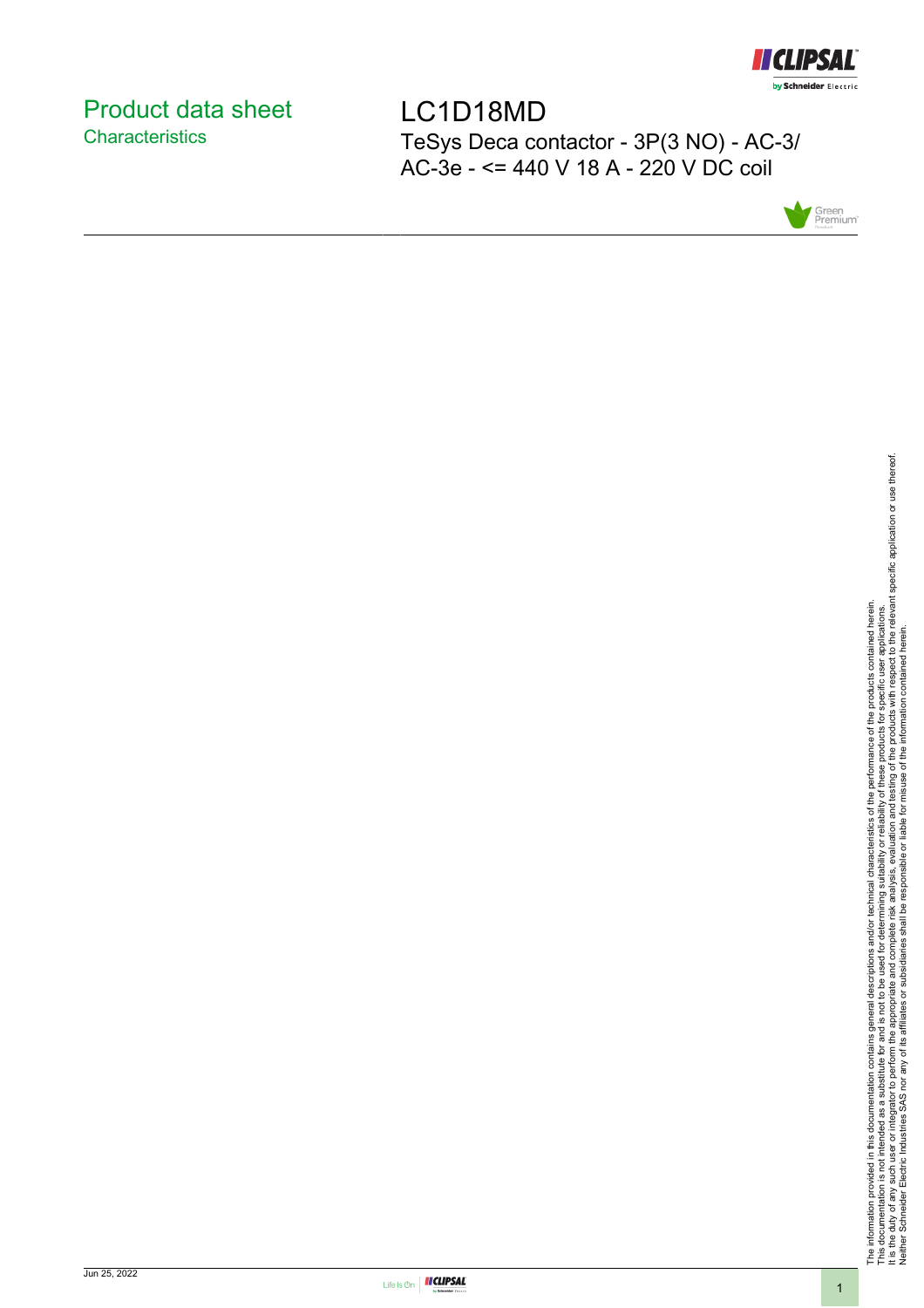

| Main                                           |                                                                                                                                                                                                                                                                                                                                                                                                                                               |
|------------------------------------------------|-----------------------------------------------------------------------------------------------------------------------------------------------------------------------------------------------------------------------------------------------------------------------------------------------------------------------------------------------------------------------------------------------------------------------------------------------|
| Range                                          | TeSys<br><b>TeSys Deca</b>                                                                                                                                                                                                                                                                                                                                                                                                                    |
| Product name                                   | TeSys D<br>TeSys Deca                                                                                                                                                                                                                                                                                                                                                                                                                         |
| Product or component<br>type                   | Contactor                                                                                                                                                                                                                                                                                                                                                                                                                                     |
| Device short name                              | LC <sub>1</sub> D                                                                                                                                                                                                                                                                                                                                                                                                                             |
| Contactor application                          | Resistive load<br>Motor control                                                                                                                                                                                                                                                                                                                                                                                                               |
| Utilisation category                           | $AC-3$<br>$AC-4$<br>$AC-1$<br>AC-3e                                                                                                                                                                                                                                                                                                                                                                                                           |
| Poles description                              | 3P                                                                                                                                                                                                                                                                                                                                                                                                                                            |
| Power pole contact<br>composition              | 3 NO                                                                                                                                                                                                                                                                                                                                                                                                                                          |
| [Ue] rated operational<br>voltage              | Power circuit: <= 690 V AC 25400 Hz<br>Power circuit: $\leq$ 300 V DC                                                                                                                                                                                                                                                                                                                                                                         |
| [le] rated operational<br>current              | 18 A (at <60 °C) at <= 440 V AC AC-3 for power<br>circuit<br>32 A (at <60 °C) at <= 440 V AC AC-1 for power<br>circuit<br>18 A (at <60 °C) at <= 440 V AC AC-3e for power<br>circuit                                                                                                                                                                                                                                                          |
| Motor power kW                                 | 4 KW at 220230 V AC 50/60 Hz (AC-3)<br>7.5 KW at 380400 V AC 50/60 Hz (AC-3)<br>9 KW at 415440 V AC 50/60 Hz (AC-3)<br>10 KW at 500 V AC 50/60 Hz (AC-3)<br>10 KW at 660690 V AC 50/60 Hz (AC-3)<br>4 KW at 400 V AC 50/60 Hz (AC-4)<br>4 KW at 220230 V AC 50/60 Hz (AC-3e)<br>7.5 KW at 380400 V AC 50/60 Hz (AC-3e)<br>9 KW at 415440 V AC 50/60 Hz (AC-3e)<br>10 KW at 500 V AC 50/60 Hz (AC-3e)<br>10 kW at 660690 V AC 50/60 Hz (AC-3e) |
| Motor power HP (UL /<br>CSA)                   | 1 Hp at 115 V AC 50/60 Hz for 1 phase motors<br>3 Hp at 230/240 V AC 50/60 Hz for 1 phase motors<br>5 Hp at 200/208 V AC 50/60 Hz for 3 phases motors<br>5 Hp at 230/240 V AC 50/60 Hz for 3 phases motors<br>10 Hp at 460/480 V AC 50/60 Hz for 3 phases<br>motors<br>15 hp at 575/600 V AC 50/60 Hz for 3 phases motors                                                                                                                     |
| Control circuit type                           | DC standard                                                                                                                                                                                                                                                                                                                                                                                                                                   |
| [Uc] control circuit<br>voltage                | 220 V DC                                                                                                                                                                                                                                                                                                                                                                                                                                      |
| Auxiliary contact<br>composition               | 1 NO + 1 NC                                                                                                                                                                                                                                                                                                                                                                                                                                   |
| [Uimp] rated impulse<br>withstand voltage      | 6 kV conforming to IEC 60947                                                                                                                                                                                                                                                                                                                                                                                                                  |
| Overvoltage category                           | Ш                                                                                                                                                                                                                                                                                                                                                                                                                                             |
| [Ith] conventional free<br>air thermal current | 10 A (at 60 °C) for signalling circuit<br>32 A (at 60 °C) for power circuit                                                                                                                                                                                                                                                                                                                                                                   |
| Irms rated making<br>capacity                  | 140 A AC for signalling circuit conforming to IEC<br>60947-5-1<br>250 A DC for signalling circuit conforming to IEC<br>60947-5-1<br>300 A at 440 V for power circuit conforming to IEC<br>60947                                                                                                                                                                                                                                               |
| Rated breaking capacity                        | 300 A at 440 V for power circuit conforming to IEC<br>60947                                                                                                                                                                                                                                                                                                                                                                                   |
| [Icw] rated short-time<br>withstand current    | 145 A 40 °C - 10 s for power circuit<br>240 A 40 °C - 1 s for power circuit<br>40 A 40 °C - 10 min for power circuit<br>84 A 40 °C - 1 min for power circuit<br>100 A - 1 s for signalling circuit<br>120 A - 500 ms for signalling circuit<br>140 A - 100 ms for signalling circuit                                                                                                                                                          |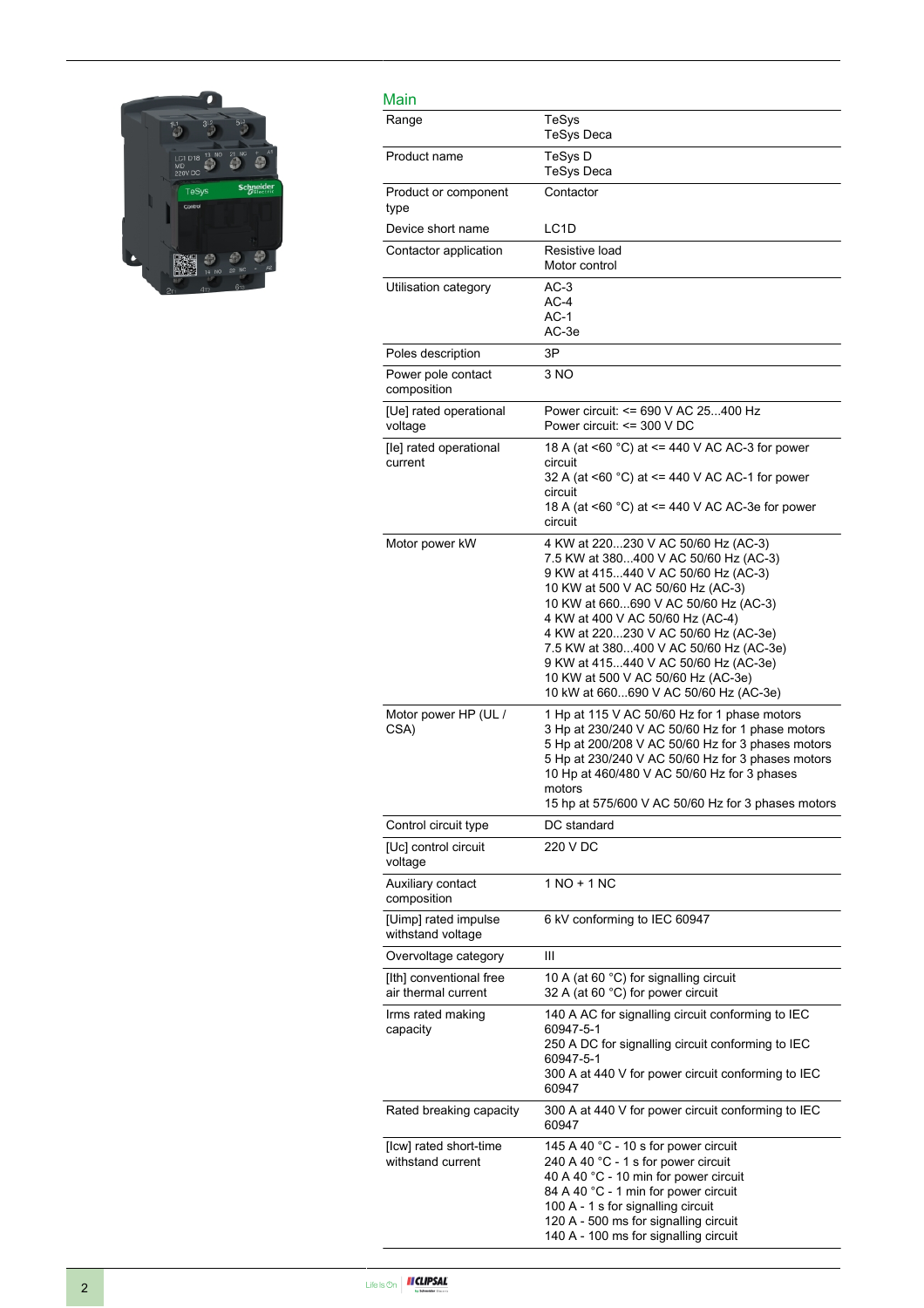| Associated fuse rating           | 10 A gG for signalling circuit conforming to IEC<br>60947-5-1<br>50 A gG at <= 690 V coordination type 1 for power<br>circuit<br>35 A gG at <= 690 V coordination type 2 for power                                                                                                                                                                                                                                                                                                                                                                                                                                                                                                                                                                                                                                                                                                                                                                                                                                                                                                                                                                                                                                                                  |
|----------------------------------|-----------------------------------------------------------------------------------------------------------------------------------------------------------------------------------------------------------------------------------------------------------------------------------------------------------------------------------------------------------------------------------------------------------------------------------------------------------------------------------------------------------------------------------------------------------------------------------------------------------------------------------------------------------------------------------------------------------------------------------------------------------------------------------------------------------------------------------------------------------------------------------------------------------------------------------------------------------------------------------------------------------------------------------------------------------------------------------------------------------------------------------------------------------------------------------------------------------------------------------------------------|
|                                  | circuit                                                                                                                                                                                                                                                                                                                                                                                                                                                                                                                                                                                                                                                                                                                                                                                                                                                                                                                                                                                                                                                                                                                                                                                                                                             |
| Average impedance                | 2.5 mOhm - Ith 32 A 50 Hz for power circuit                                                                                                                                                                                                                                                                                                                                                                                                                                                                                                                                                                                                                                                                                                                                                                                                                                                                                                                                                                                                                                                                                                                                                                                                         |
| [Ui] rated insulation<br>voltage | Power circuit: 690 V conforming to IEC 60947-4-1<br>Power circuit: 600 V CSA certified<br>Power circuit: 600 V UL certified<br>Signalling circuit: 690 V conforming to IEC 60947-1<br>Signalling circuit: 600 V CSA certified<br>Signalling circuit: 600 V UL certified                                                                                                                                                                                                                                                                                                                                                                                                                                                                                                                                                                                                                                                                                                                                                                                                                                                                                                                                                                             |
| Electrical durability            | 1.65 Mcycles 18 A AC-3 at Ue <= 440 V<br>1 Mcycles 32 A AC-1 at Ue <= 440 V<br>1.65 Mcycles 18 A AC-3e at Ue <= 440 V                                                                                                                                                                                                                                                                                                                                                                                                                                                                                                                                                                                                                                                                                                                                                                                                                                                                                                                                                                                                                                                                                                                               |
| Power dissipation per<br>pole    | 2.5 W AC-1<br>0.8 W AC-3<br>0.8 W AC-3e                                                                                                                                                                                                                                                                                                                                                                                                                                                                                                                                                                                                                                                                                                                                                                                                                                                                                                                                                                                                                                                                                                                                                                                                             |
| Front cover                      | With                                                                                                                                                                                                                                                                                                                                                                                                                                                                                                                                                                                                                                                                                                                                                                                                                                                                                                                                                                                                                                                                                                                                                                                                                                                |
| Mounting support                 | Rail<br>Plate                                                                                                                                                                                                                                                                                                                                                                                                                                                                                                                                                                                                                                                                                                                                                                                                                                                                                                                                                                                                                                                                                                                                                                                                                                       |
| Standards                        | CSA C22.2 No 14<br>EN 60947-4-1<br>EN 60947-5-1<br>IEC 60947-4-1<br>IEC 60947-5-1<br><b>UL 508</b><br>IEC 60335-1                                                                                                                                                                                                                                                                                                                                                                                                                                                                                                                                                                                                                                                                                                                                                                                                                                                                                                                                                                                                                                                                                                                                   |
| <b>Product certifications</b>    | GOST<br>UL<br><b>CSA</b><br><b>BV</b><br>GL<br><b>DNV</b><br>CCC<br><b>RINA</b><br>LROS (Lloyds register of shipping)<br><b>UKCA</b>                                                                                                                                                                                                                                                                                                                                                                                                                                                                                                                                                                                                                                                                                                                                                                                                                                                                                                                                                                                                                                                                                                                |
| Connections - terminals          | Control circuit: screw clamp terminals 1 cable(s) 1<br>4 mm <sup>2</sup> flexible without cable end<br>Control circuit: screw clamp terminals 2 cable(s) 1<br>4 mm <sup>2</sup> flexible without cable end<br>Control circuit: screw clamp terminals 1 cable(s) 1<br>4 mm <sup>2</sup> flexible with cable end<br>Control circuit: screw clamp terminals 2 cable(s) 1<br>2.5 mm <sup>2</sup> flexible with cable end<br>Control circuit: screw clamp terminals 1 cable(s) 1<br>4 mm <sup>2</sup> solid without cable end<br>Control circuit: screw clamp terminals 2 cable(s) 1<br>4 mm <sup>2</sup> solid without cable end<br>Power circuit: screw clamp terminals 1 cable(s)<br>1.56 mm <sup>2</sup> flexible without cable end<br>Power circuit: screw clamp terminals 2 cable(s)<br>1.56 mm <sup>2</sup> flexible without cable end<br>Power circuit: screw clamp terminals 1 cable(s) 1<br>6 mm <sup>2</sup> flexible with cable end<br>Power circuit: screw clamp terminals 2 cable(s) 1<br>4 mm <sup>2</sup> flexible with cable end<br>Power circuit: screw clamp terminals 1 cable(s)<br>1.56 mm <sup>2</sup> solid without cable end<br>Power circuit: screw clamp terminals 2 cable(s) 1.5<br>6 mm <sup>2</sup> solid without cable end |
| Tightening torque                | Power circuit: 1.7 N.m - on screw clamp terminals -<br>with screwdriver flat $\varnothing$ 6 mm<br>Power circuit: 1.7 N.m - on screw clamp terminals -<br>with screwdriver Philips No 2<br>Control circuit: 1.7 N.m - on screw clamp terminals -<br>with screwdriver flat $\varnothing$ 6 mm<br>Control circuit: 1.7 N.m - on screw clamp terminals -<br>with screwdriver Philips No 2<br>Control circuit: 1.7 N.m - on screw clamp terminals -<br>with screwdriver pozidriv No 2<br>Power circuit: 2.5 N.m - on screw clamp terminals -<br>with screwdriver pozidriv No 2                                                                                                                                                                                                                                                                                                                                                                                                                                                                                                                                                                                                                                                                          |

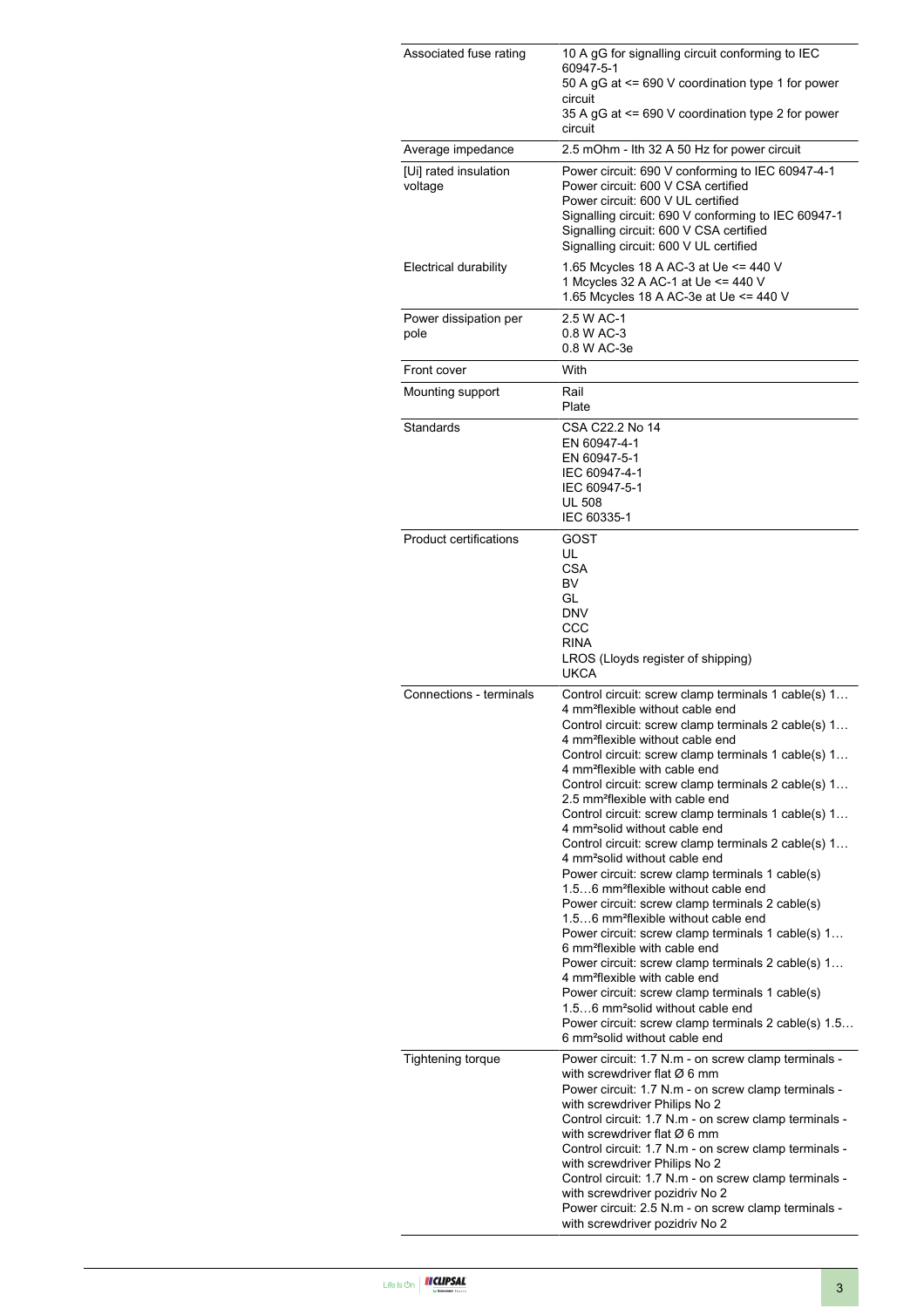| Operating time           | 53.5572.45 ms closing<br>1624 ms opening                                                                                                                                   |
|--------------------------|----------------------------------------------------------------------------------------------------------------------------------------------------------------------------|
| Safety reliability level | B10d = 1369863 cycles contactor with nominal load<br>conforming to EN/ISO 13849-1<br>B10d = 20000000 cycles contactor with mechanical<br>load conforming to EN/ISO 13849-1 |
| Mechanical durability    | 30 Mcycles                                                                                                                                                                 |
| Maximum operating rate   | 3600 cyc/h 60 °C                                                                                                                                                           |

### **Complementary**

| Coil technology                | With integral suppression device                                                                                         |
|--------------------------------|--------------------------------------------------------------------------------------------------------------------------|
| Control circuit voltage limits | 0.10.25 Uc (-4070 °C): drop-out DC<br>0.71.25 Uc (-4060 °C): operational DC<br>11.25 Uc (6070 °C): operational DC        |
| Time constant                  | 28 ms                                                                                                                    |
| Inrush power in W              | 5.4 W (at 20 °C)                                                                                                         |
| Hold-in power consumption in W | 5.4 W at 20 °C                                                                                                           |
| Auxiliary contacts type        | Type mechanically linked 1 NO + 1 NC conforming to IEC 60947-5-1<br>Type mirror contact 1 NC conforming to IEC 60947-4-1 |
| Signalling circuit frequency   | 25400 Hz                                                                                                                 |
| Minimum switching current      | 5 mA for signalling circuit                                                                                              |
| Minimum switching voltage      | 17 V for signalling circuit                                                                                              |
| Non-overlap time               | 1.5 Ms on de-energisation between NC and NO contact<br>1.5 ms on energisation between NC and NO contact                  |
| Insulation resistance          | > 10 MOhm for signalling circuit                                                                                         |

#### Environment

| IP degree of protection               | IP20 front face conforming to IEC 60529                                                                                                                                      |  |
|---------------------------------------|------------------------------------------------------------------------------------------------------------------------------------------------------------------------------|--|
| Climatic withstand                    | Conforming to IACS E10<br>Conforming to IEC 60947-1 Annex Q category D                                                                                                       |  |
| Protective treatment                  | TH conforming to IEC 60068-2-30                                                                                                                                              |  |
| Pollution degree                      | 3                                                                                                                                                                            |  |
| Ambient air temperature for operation | $-4060 °C$<br>6070 °C with derating                                                                                                                                          |  |
| Ambient air temperature for storage   | $-6080 °C$                                                                                                                                                                   |  |
| Operating altitude                    | $03000$ m                                                                                                                                                                    |  |
| Fire resistance                       | 850 °C conforming to IEC 60695-2-1                                                                                                                                           |  |
| Mechanical robustness                 | Vibrations contactor open: 2 Gn, 5300 Hz<br>Vibrations contactor closed: 4 Gn, 5300 Hz<br>Shocks contactor open: 10 Gn for 11 ms<br>Shocks contactor closed: 15 Gn for 11 ms |  |
| Height                                | 77 mm                                                                                                                                                                        |  |
| Width                                 | 45 mm                                                                                                                                                                        |  |
| Depth                                 | 95 mm                                                                                                                                                                        |  |
| Net weight                            | $0.49$ kg                                                                                                                                                                    |  |

#### Packing Units

| Unit Type of Package 1       | <b>PCE</b>       |  |
|------------------------------|------------------|--|
| Number of Units in Package 1 | 1                |  |
| Package 1 Weight             | 500.0 g          |  |
| Package 1 Height             | 5.1 cm           |  |
| Package 1 width              | $9.2 \text{ cm}$ |  |
| Package 1 Length             | 11.2 cm          |  |
| Unit Type of Package 2       | P06              |  |
| Number of Units in Package 2 | 120              |  |
| Package 2 Weight             | 74.78 kg         |  |
| Package 2 Height             | 45 cm            |  |
| Package 2 width              | 80 cm            |  |
| Package 2 Length             | 60 cm            |  |
|                              |                  |  |